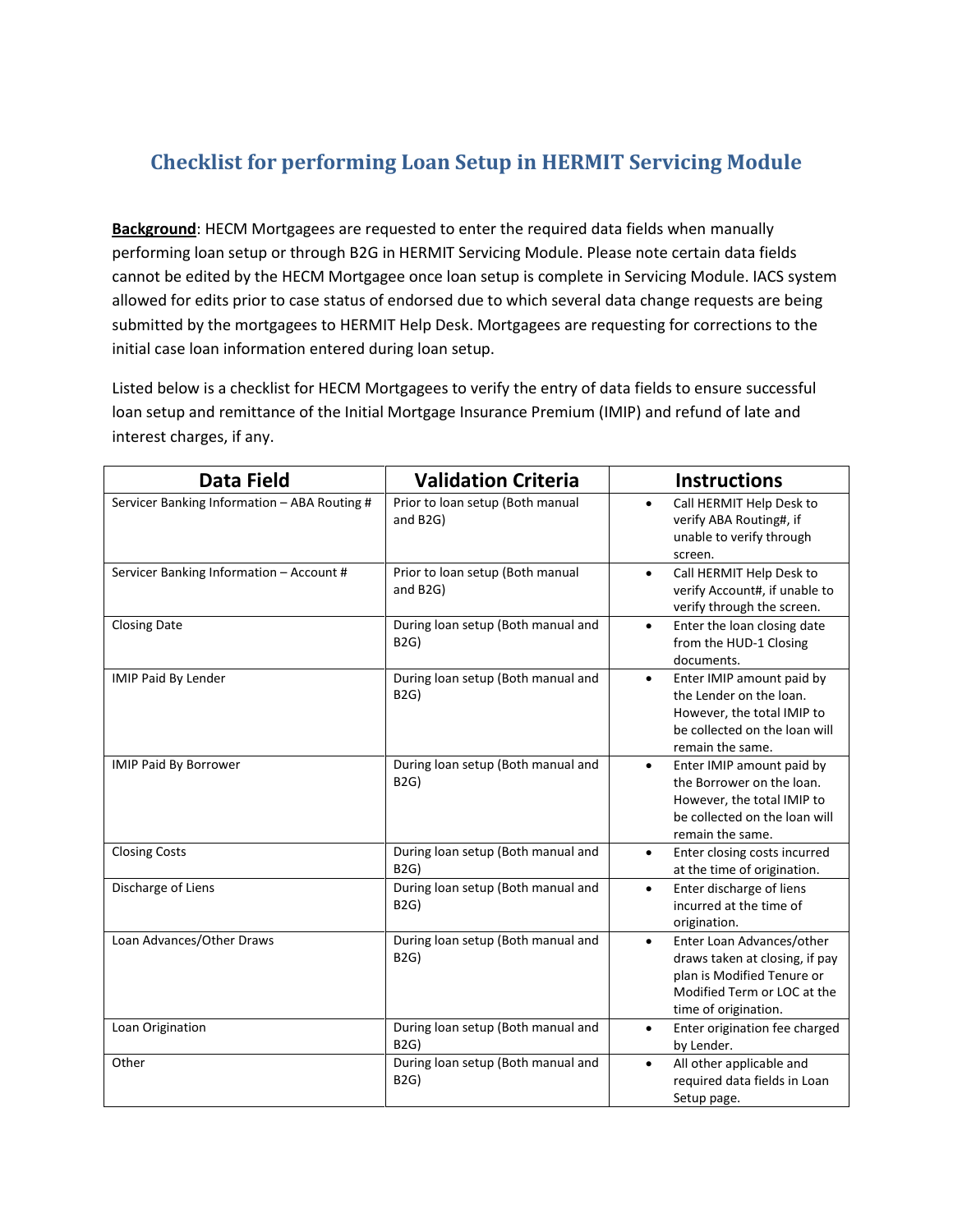| Set-Asides (Repair Set Aside, First Year Set<br>Aside) | During loan setup (Both manual and<br><b>B2G)</b> | Enter amount of set-aside.<br>$\bullet$                                                                                                                                                                                                                                                                                                                                                                                                                                                                                                                                                                                                                                                                                                                                               |
|--------------------------------------------------------|---------------------------------------------------|---------------------------------------------------------------------------------------------------------------------------------------------------------------------------------------------------------------------------------------------------------------------------------------------------------------------------------------------------------------------------------------------------------------------------------------------------------------------------------------------------------------------------------------------------------------------------------------------------------------------------------------------------------------------------------------------------------------------------------------------------------------------------------------|
| Repair Admin Fee                                       | During loan setup (Both manual and<br><b>B2G)</b> | Enter Repair Admin Fee, if<br>$\bullet$<br>any.                                                                                                                                                                                                                                                                                                                                                                                                                                                                                                                                                                                                                                                                                                                                       |
| Servicer Banking Information - ABA Routing #           | After loan setup (Both manual and<br><b>B2G)</b>  | Verify and update ABA<br>$\bullet$<br>Routing# in Servicer Info<br>screen -> Servicer<br>Information, if needed.                                                                                                                                                                                                                                                                                                                                                                                                                                                                                                                                                                                                                                                                      |
| Servicer Banking Information - Account #               | After loan setup (Both manual and<br><b>B2G)</b>  | Verify and update Account #<br>$\bullet$<br>in Servicer Info screen -><br>Servicer Information, if<br>needed.                                                                                                                                                                                                                                                                                                                                                                                                                                                                                                                                                                                                                                                                         |
| Servicer Banking Information - Confirm<br>Account #    | After loan setup (Both manual and<br>B2G)         | Verify and update Confirm<br>$\bullet$<br>Account# in Servicer Info<br>screen, if needed.                                                                                                                                                                                                                                                                                                                                                                                                                                                                                                                                                                                                                                                                                             |
| Servicer Tax ID#                                       | After loan setup (Both manual and<br>B2G)         | Contact HERMIT Help Desk<br>$\bullet$<br>to verify availability of Tax ID<br>#. This will allow processing<br>of refund requests for late<br>charges and interest, if any.                                                                                                                                                                                                                                                                                                                                                                                                                                                                                                                                                                                                            |
| Refund Request Reason                                  | During and After loan setup<br>(Manual setup)     | Do not select the refund<br>$\bullet$<br>reason 'IACS was not<br>operational'. It will not be<br>considered as valid reason.<br>Do not select the refund<br>$\bullet$<br>reason 'System Access'. It<br>will not be considered as<br>valid reason.<br>Other below existing refund<br>$\bullet$<br>reasons are valid.<br>-Penalty Adjustment<br>-Other Reasons approved by<br><b>HUD</b><br>-Invalid Max Claim Amt<br>-Case Termination but case<br>not endorsed<br>-CHUMS data feed<br>corrections<br>-Issue with setting up user<br>account<br>-Closure of Federal<br>Government<br>-Natural Disaster<br><b>Enter Refund Comments</b><br>Refund requests can be<br>$\bullet$<br>initiated 180 days from the<br>date when loan was initially<br>established for remittance of<br>IMIP. |
| <b>Refund Comments</b>                                 | During and After Loan Setup<br>(Manual setup)     | If Refund Reason is selected<br>$\bullet$<br>for refund of late charges<br>and interest, if any enter the<br><b>Refund Comments for</b><br>clarification for all requests.<br>Example: If Refund Reason<br>selected was "CHUMS data<br>feed corrections" enter                                                                                                                                                                                                                                                                                                                                                                                                                                                                                                                        |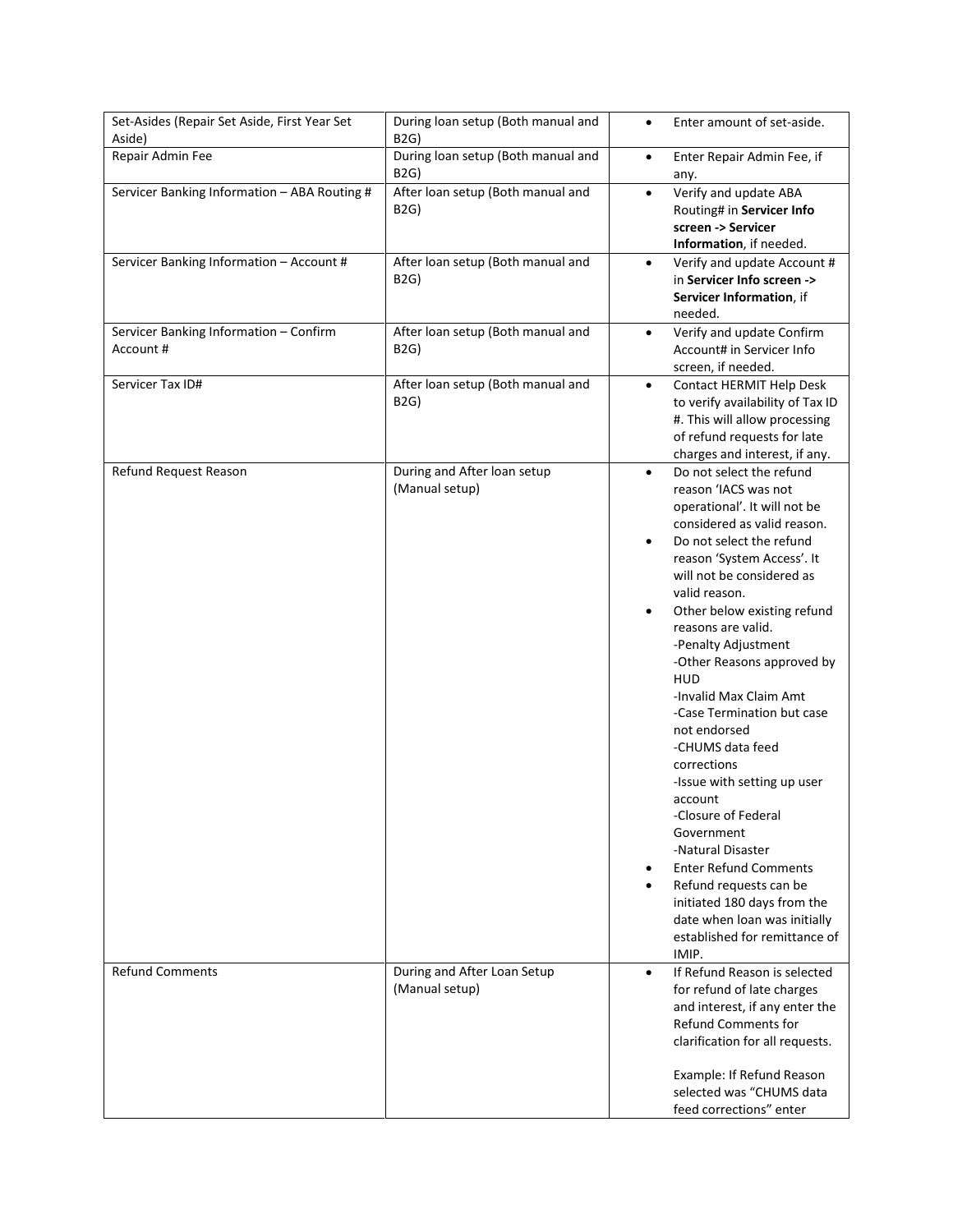|                                                                 |                                             | refund comments providing<br>description of the issue and<br>HERMIT Help Desk Ticket#.                                                                                                                                                                                                                                                                                                                                                                                                                 |
|-----------------------------------------------------------------|---------------------------------------------|--------------------------------------------------------------------------------------------------------------------------------------------------------------------------------------------------------------------------------------------------------------------------------------------------------------------------------------------------------------------------------------------------------------------------------------------------------------------------------------------------------|
| Historical Pre- D & P Property Charges<br>(manually and/or B2G) | After loan setup and endorsement<br>of case | FHA has extended the<br>$\bullet$<br>current 6 month grace<br>period by 2 months. With<br>this extension, HECM<br>Mortgagees must enter<br>historical property charges<br>pre D&P transactions<br>(effective date prior to<br>10/9/2012) through<br>06/09/2013 in HERMIT<br>system to AVOID incurring of<br>late charges and interest.<br>This extension is applicable<br>$\bullet$<br>for historical property<br>charges pre D&P<br>transactions entered<br>manually or through B2G<br>functionality. |
| <b>Other Data Corrections</b>                                   | After loan setup and endorsement<br>of loan | Request(s) shall not be<br>$\bullet$<br>directed to FHA Staff but via<br>email to HERMIT Help Desk<br>at support@hecmsp.com                                                                                                                                                                                                                                                                                                                                                                            |

Please ensure the below Investor Banking information is available for Investor when loan setup is performed both manual and through B2G functionality:

| Data Field                                                        | <b>Instructions</b>                                                                                                                                                                                    |
|-------------------------------------------------------------------|--------------------------------------------------------------------------------------------------------------------------------------------------------------------------------------------------------|
| Investor/Holding Mortgagee Banking<br>Information - ABA Routing # | Contact HERMIT Help Desk to verify availability of ABA Routing# for<br>٠<br>the Investor Mortgagee ID. If unavailable, request Investor to contact<br>HERMIT Help Desk and provide the information.    |
| Investor/Holding Mortgagee Banking<br>Information - Account #     | Contact HERMIT Help Desk to verify availability of Account# for the<br>Investor Mortgagee ID. If unavailable, request Investor to contact<br>HERMIT Help Desk and provide the information.             |
| Investor Tax ID#                                                  | Contact HERMIT Help Desk to verify availability of Tax ID# for the<br>$\bullet$<br>Investor Mortgagee ID. If unavailable, request Investor to contact<br>HERMIT Help Desk and provide the information. |

## **Note**:

- 1. For successful remittance of Initial Mortgage Insurance Premium (IMIP) or Monthly Mortgage Insurance Premium (MMIP) from the HECM Mortgagee Bank Account, the mortgagee must ensure no debit block exists on the account.
- 2. Mortgagees must continue to monitor for failed batch collections on a daily basis. Please see below link for retry of failed IMIP/MMIP batches in HERMIT: [http://portal.hud.gov/hudportal/documents/huddoc?id=hermit\\_retry\\_batches.pdf](http://portal.hud.gov/hudportal/documents/huddoc?id=hermit_retry_batches.pdf)
- 3. HERMIT system continues to allow HECM Mortgagees to perform Loan Setup and automatically links the Lender with the Servicer and Investor on the loan. Please see below link for "HERMIT